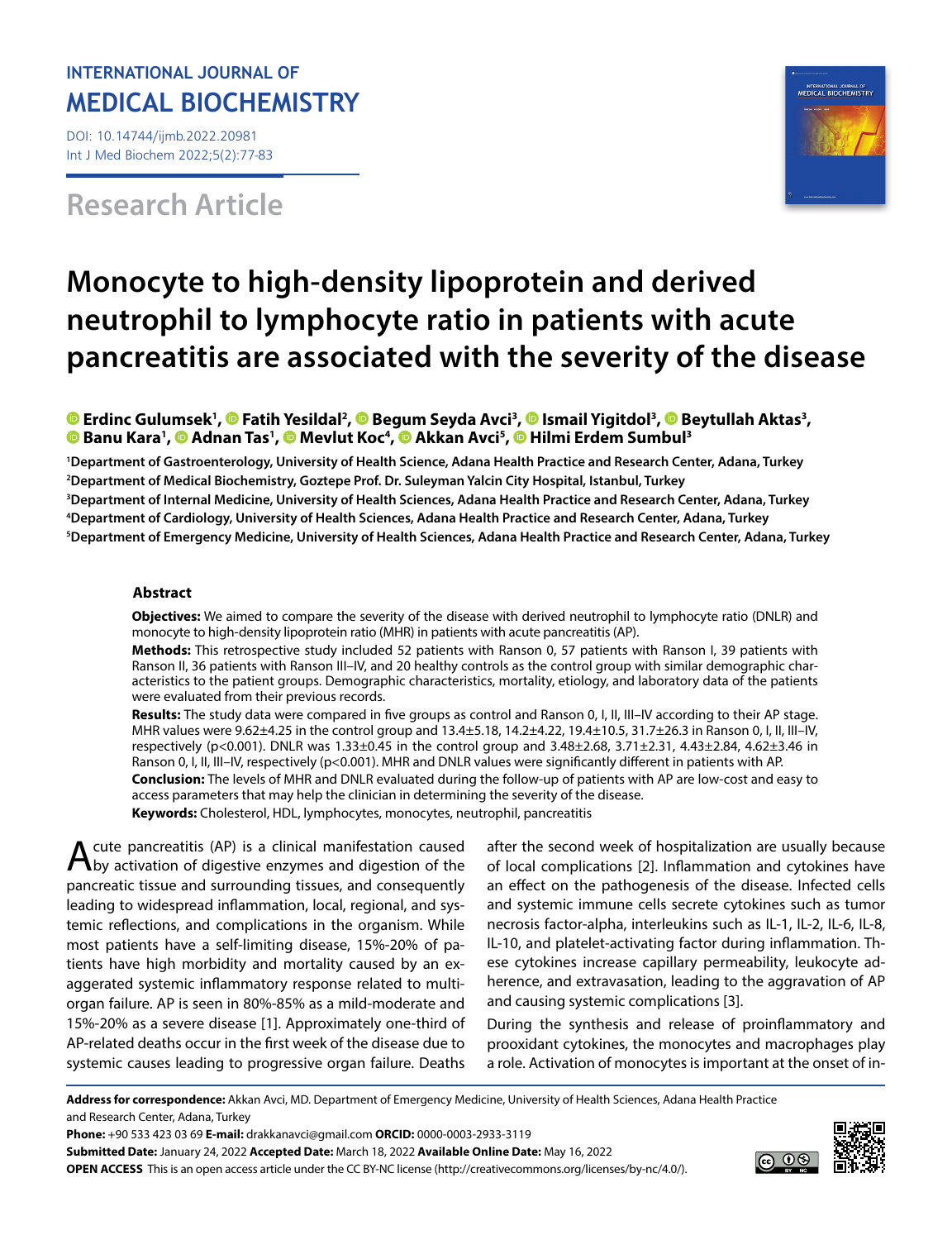flammation [4, 5]. High-density lipoprotein (HDL) cholesterol is known to save the endothelium from theharmful effects of low-density lipoprotein (LDL) cholesterol and to inhibit its oxidation [6, 7].

Monocyte to high-density lipoprotein ratio (MHR) and derived neutrophil to lymphocyte ratio (DNLR) are novel indicators of inflammation and oxidative stress and have been shown to be closely related to the presence and prognosis of some inflammatory diseases [8-10]. In some studies on AP, monocyte levels were found to be increased, and in some studies, serum lipid levels were found to be decreased [11-13]. However, there are no studies about MHR.

DNLR is calculated as neutrophil/(leukocyte-lymphocyte) formula and can be interpreted as an indirect indicator of the immune response capacity. So far, its prognostic role in malignancies such as breast, ovary, colon, urothelium, pancreas, and kidney has been discussed [14]. However, no study was conducted on AP severity and DNLR.

In our study, we aimed to compare the severity of the disease, the duration of hospitalization, the treatment modalities, the mortality status, the etiology, biochemical values, DNLR, and MHR of the patients who had been diagnosed with AP.

#### **Materials and Methods**

In our study, patients who were admitted to our clinic and diagnosed with AP between September 2017 and July 2019 were evaluated. Ethical approval was obtained from the ethics committee of Cukurova University, Faculty of Medicine (October 5, 2018, meeting number: 81, decision number: 44). This study was carried out in accordance with the Declaration of Helsinki and Good Clinical Practice guidelines. A total of 234 AP patients were reviewed.

The criteria used for the diagnosis of AP are abdominal pain, amylase or lipase levels exceeding 3 times the normal, and ultrasound or computed tomography (CT) with AP-specific findings. Two of these criteria are sufficient for diagnosis. When Ranson criteria are used, 5 criteria are taken into account when in the first 24 h of admission to nonbiliary and biliary AP (Table 1), and each criterion for nonbiliary or biliary AP counts as one point.

Patients with a score of ≥3 are considered to be having severe pancreatitis. Patients with acute and chronic infection, chronic pancreatitis, acute and chronic hepatitis, chronic obstructive pulmonary disease, heart failure, coronary artery disease, malignancy, rheumatic diseases, and patients with thyroid dysfunction before the diagnosis of AP were not included in the study.

The demographic characteristics, length of stay, treatment modalities, mortality, etiology, and laboratory data of the patients with remaining 184 AP patients were analyzed. Laboratory data of blood urea nitrogen (BUN), glucose, creatinine, sodium (Na), calcium (Ca), potassium (K), alanine aminotransferase (ALT), lactate dehydrogenase (LDH), aspartate amino-

### **Table 1. Ranson criteria Parameters Biliary AP Nonbiliary AP**

| Age                  | >70    | >55    |
|----------------------|--------|--------|
| Leukocyte count (µl) | >18000 | >16000 |
| Glucose (mg/dL)      | >220   | >200   |
| LDH (U/L)            | >400   | >350   |
| AST (U/L)            | >250   | >250   |
|                      |        |        |

AP: Acute pancreatitis; LDH: Lactate dehydrogenase; AST: Aspartate aminotransferase.

transferase (AST), gamma glutamyl tranferase (GGT), alkaline phosphatase (ALP), high-sensitivity C-reactive protein (hs-CRP), lipid panel and white blood cell (WBC) and red blood cell from complete blood count, mean corpuscular volume, mean platelet volume, hematocrit (HCT), hemoglobin, platelet (PLT), neutrophil (NE #), lymphocyte (LY #), and monocyte (MON #) levels were evaluated for the study. Complete blood count and biochemical parameters of the patients included in the study were analyzed by the standard automated laboratory method (Abbott Aeroset, MN, USA) and using appropriate commercial kits (Abbott). The scores of the patients according to the Ranson criteria at their admission and their MHR and DNLR in the peripheral blood count were calculated, and participants were divided into two groups as patients who received antibiotics and nonreceivers as treatment, thus divided into subgroups as idiopathic, alcoholic, gallstone, hyperlipidemia, drug-induced cancer, and pancreatic cancer for AP etiology.

#### **Statistical analysis**

For the statistical analyses SPSS 22.0 statistical software pack (Chicago, IL, USA) was used. Categorical and continuous variables were determined. The Kolmogorov-Smirnov test was used for normal distribution of the continuous variables. Categorical variables were expressed as percentages and numbers, while the continuous variables were expressed as mean±standard deviation. Continuous variables that showed normal distribution were compared using ANOVA, whereas the Kruskal-Wallis test was used for samples without normal distribution. The groups and their statistical comparisons are shown in Tables 1-5. The Chi-squared test was used for the comparison of categorical variables. Except for the parameters used in Ranson criteria, in univariate analyses, in patients with Ranson > 3, to determine the independent markers, a logistic regression analysis was performed. Pearson's and Spearman's correlation analyses were used to determine the parameters associated with MHR. The parameters having the closest association with the MHR were determined using the linear regression analysis. Optimal cutoff points of MHR, DNLR, and hs-CRP were determined using a receiver operator characteristic (ROC) curve analysis. For the statistical significance, a p-value of <0.05 was considered.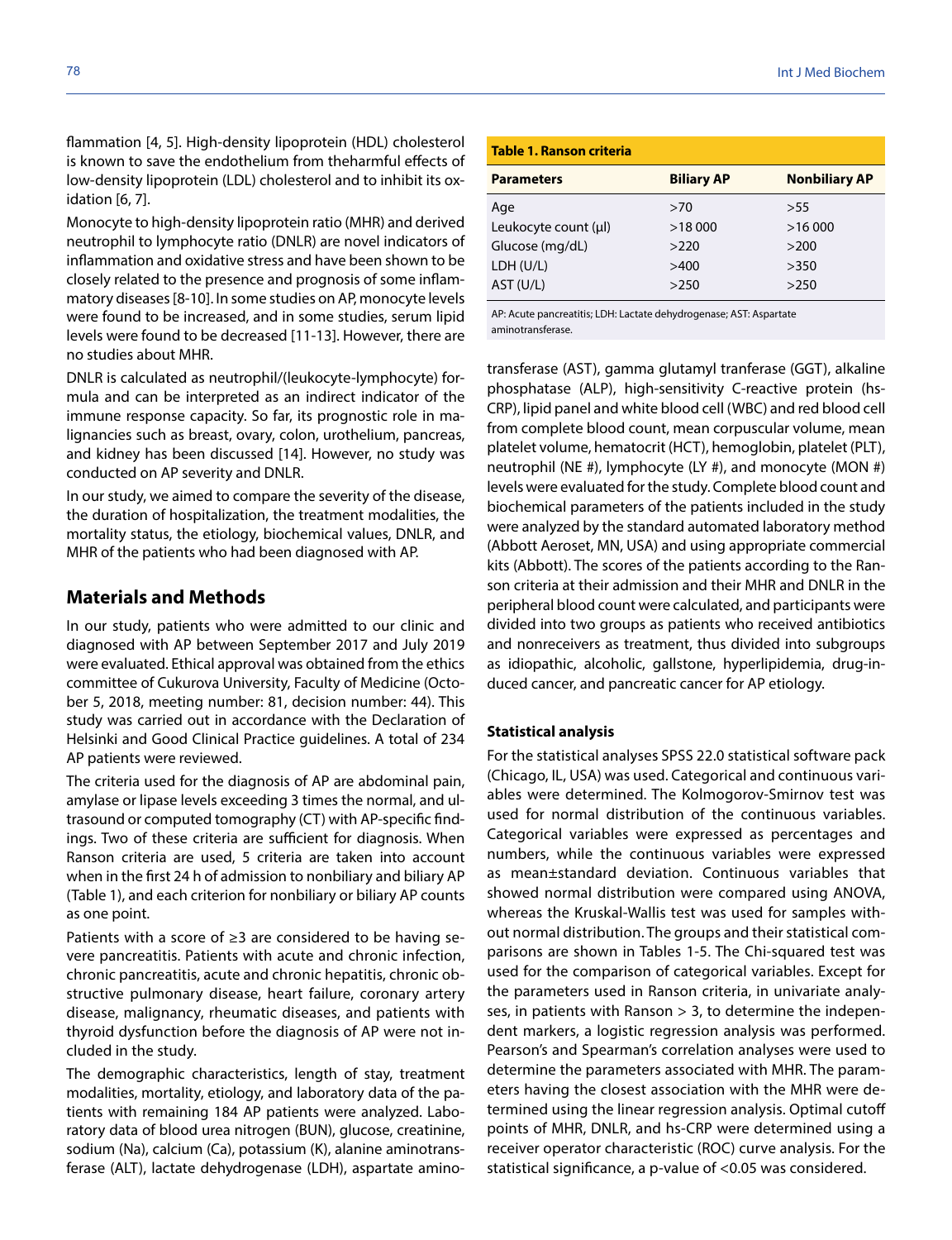| Table 2. Comparison of clinical, demographic, and laboratory values according to study groups |                                  |      |                             |                                  |                             |                            |                              |                              |                                  |                 |         |
|-----------------------------------------------------------------------------------------------|----------------------------------|------|-----------------------------|----------------------------------|-----------------------------|----------------------------|------------------------------|------------------------------|----------------------------------|-----------------|---------|
| <b>Variable</b>                                                                               | <b>Control</b><br>$(n=20)$       |      | <b>RANSON 0</b><br>$(n=52)$ |                                  | <b>RANSON I</b><br>$(n=57)$ |                            | <b>RANSON II</b><br>$(n=39)$ |                              | <b>RANSON III-IV</b><br>$(n=36)$ |                 | p       |
|                                                                                               | $\mathbf n$                      | $\%$ | $\mathbf n$                 | $\frac{9}{6}$                    | $\mathbf n$                 | %                          | n.                           | $\%$                         | $\mathbf n$                      | %               |         |
| Age (years)                                                                                   | $53.2 \pm 10.9$                  |      |                             | 39.2±13.7a, B,*                  |                             | $54.7 \pm 13.1$            |                              | $55.1 \pm 20.6$              |                                  | $59.2 \pm 15.7$ | < 0.001 |
| Sex (male/female)                                                                             | 8/12                             |      |                             | 26/26                            |                             | 24/33                      |                              | 20/19                        |                                  | 13/23           | 0.336   |
| Hospitalization (days)                                                                        |                                  |      |                             | $4.3 + 2.8a$                     |                             | $4.9 + 3.1$                |                              | $5.4 + 4.5$                  |                                  | $7.8 + 7.9$     | < 0.001 |
| Antibiotherapy                                                                                |                                  |      | 25                          | $48^{\alpha}$                    | 36                          | 63                         | 25                           | 64                           | 27                               | 75              | 0.031   |
| Mortality                                                                                     |                                  |      | $\mathbf{1}$                | $\overline{2}$                   | 0                           | 0                          | 3                            | 8                            | $\mathbf{1}$                     | 3               | 0.858   |
| Etiology                                                                                      |                                  |      |                             |                                  |                             |                            |                              |                              |                                  |                 |         |
| Idiopathic                                                                                    |                                  |      | 17                          | 33                               | 16                          | 28                         | 9                            | 23                           | 8                                | 22              | 0.318   |
| Stone                                                                                         |                                  |      | 24                          | 46                               | 36                          | 63                         | 21                           | 54                           | 20                               | 56              |         |
| Pancreas cancer                                                                               |                                  |      | $\mathbf{1}$                | $\overline{2}$                   | $\mathbf{1}$                | $\overline{2}$             | $\overline{2}$               | 5                            | $\mathbf{1}$                     | 3               |         |
| Alcohol                                                                                       |                                  |      | 5                           | 10                               | $\mathbf{1}$                | $\overline{2}$             | 0                            | $\Omega$                     | 3                                | 8               |         |
| Hyperlipidemia                                                                                |                                  |      | 3                           | 6                                | $\overline{2}$              | $\overline{4}$             | 6                            | 15                           | $\overline{4}$                   | 11              |         |
| Drug                                                                                          |                                  |      | $\overline{2}$              | $\overline{4}$                   | $\mathbf{1}$                | $\overline{2}$             | $\mathbf{1}$                 | $\overline{2}$               | $\Omega$                         | 0               |         |
| Glucose (mg/dL)                                                                               | 89±5.9 <sup>&amp;</sup>          |      |                             | $112 \pm 24^{\alpha,\beta}$      |                             | $125 + 47$                 |                              | 147±50                       |                                  | $155 + 65$      | < 0.001 |
| BUN (mg/dL)                                                                                   | 25.9±4.6 <sup>&amp;</sup>        |      |                             | $25.5 + 9.9^{\alpha,\beta}$      |                             | $30.2 \pm 13.7$            |                              | 38.0±21.6                    |                                  | 42.9±38.3       | 0.001   |
| Creatinine (mg/dL)                                                                            | $0.56 \pm 0.08$ <sup>&amp;</sup> |      |                             | $0.65 \pm 0.17^{\alpha,\beta}$   |                             | $0.72 \pm 0.28$            |                              | $0.98 + 0.56$                |                                  | $1.22 \pm 1.12$ | 0.003   |
| Na (mmol/L)                                                                                   | 140±3.3                          |      |                             | $139 \pm 2.9$                    |                             | 140±5.5                    |                              | $138 + 4.7$                  |                                  | $137 + 3.5$     | 0.164   |
| K (mmol/L)                                                                                    | $4.2 \pm 0.3$                    |      |                             | $4.1 \pm 0.5$                    |                             | $4.2 \pm 0.6$              |                              | $4.2 + 0.5$                  |                                  | $4.4 \pm 0.5$   | 0.115   |
| LDH (U/L)                                                                                     | 119±51 <sup>&amp;</sup>          |      |                             | 179±54a, B                       |                             | 204±118                    |                              | 260±130                      |                                  | 317±165         | < 0.001 |
| AST (U/L)                                                                                     | $28.9 \pm 5.2$ <sup>&amp;</sup>  |      |                             | 78.7±82.4a                       |                             | $108 \pm 132$ <sup>*</sup> |                              | $169 + 171$                  |                                  | 289±418         | < 0.001 |
| ALT (U/L)                                                                                     | $24.0 \pm 4.9$ <sup>&amp;</sup>  |      |                             | $96.2 \pm 143^{\circ}$           |                             | $120 + 217$                |                              | $165 + 222$                  |                                  | 203±247         | 0.006   |
| GGT (U/L)                                                                                     | $27.4 \pm 6.2$ <sup>&amp;</sup>  |      |                             | 155±204 <sup>a</sup>             |                             | 188±276                    |                              | 264±322                      |                                  | 286±309         | 0.003   |
| $ALP$ (U/L)                                                                                   | 64.9±18.4 <sup>&amp;</sup>       |      |                             | $112 + 57.2$                     |                             | 129±98.1                   |                              | 135±77.4                     |                                  | 155±95.2        | 0.001   |
| HDL (mg/dL)                                                                                   | $56.1 \pm 7.7$ <sup>&amp;</sup>  |      |                             | $47.6 \pm 12.8$                  |                             | $43.2 \pm 13.2$            |                              | 41.9±12.7                    |                                  | 37.0±11.1       | 0.001   |
| hs-CRP (mg/dL)                                                                                | $0.20 \pm 1.6$ <sup>&amp;</sup>  |      |                             | $2.15 \pm 3.12^{\alpha,\beta,*}$ |                             | $4.53 \pm 6.5^*$           |                              | $5.16 \pm 5.92$ <sup>*</sup> |                                  | 5.98±4.50       | < 0.001 |

<sup>α</sup>: Significant association between the Ranson 0 group and Ranson III–IV group (p<0.05); <sup>β</sup>: Significant association between the Ranson 0 group and Ranson II group (p<0.05); \*: Significant association between the Ranson 0 group and Ranson I group (p<0.05);  $\cdot$ : Significant association between the Ranson II group and Ranson III–IV group (p<0.05);  $\text{\tiny{}^8}$ Significant association between the control group and acute pancreatic groups (p<0.05);  $*$ : Significant association between the Ranson I group and Ranson III–IV group (p<0.05). BUN: Blood urea nitrogen; LDH: Lactate dehydrogenase; Na: Sodium; K: Potassium; AST: Aspartate aminotransferase; ALT: Alanine aminotransferase; GGT: Gamma glutamyl tranferase; ALP: Alkaline phosphatase; HDL: High-density lipoprotein; hs-CRP: high-sensitivity C-reactive protein.

#### **Results**

The study data were compared in five groups as control and Ranson 0, I, II, III-IV groups according to their AP stage. In the same analysis, subgroup analysis values were determined separately for the parameters that were different according to the AP stage.

When AP patients were compared among themselves, the mean age was found to be the lowest in the Ranson 0 patient group, and it was found to be significantly different from all other stages (p<0.001, Table 2). Ranson III-IV patients were found to be more frequently treated with antibiotics and hospitalized for a longer period of time. Glucose, BUN, creatinine, LDH, and hs-CRP levels increased from Ranson 0 group to Ranson III-IV group, and it was significantly higher in Ranson II and III-IV groups than Ranson 0 group. AST, ALT, and GGT levels were also increased in Ranson III-IV group, and a significant difference was detected between Ranson III-IV and Ranson 0 groups. Serum HDL levels decreased with increasing Ranson stage (Table 2).

In our study, gender, mortality, and etiology parameters of the control and AP groups were similar. All parameters except the Na and K values were different between the two groups (Table 2).

In patients with AP, hematologic parameters WBC, NE #, MON # values, and MHR and DNLR levels were higher. The MON # level was only different between the Ranson III-IV and Ranson 0 groups (Table 3). MHR and DNLR were significantly higher in the Ranson III-IV patient group, and there was a significant difference between all other Ranson stages (0-I-II) (p<0.001, for each, Table 3).

Except for the parameters used in the Ranson criteria, logistic regression analysis was performed for the parameters that were significant in the univariate analysis of the AP patients. As a result of this analysis, it was found that MHR, DNLR, and hs-CRP levels independently determined the presence of AP  $(p<0.001, p=0.014,$  and  $p=0.010,$  respectively, Table 4). According to this analysis, it was found that odds ratios were 1.136, 0.126, and 1.107 in MHR, hs-CRP, and DNLR, respectively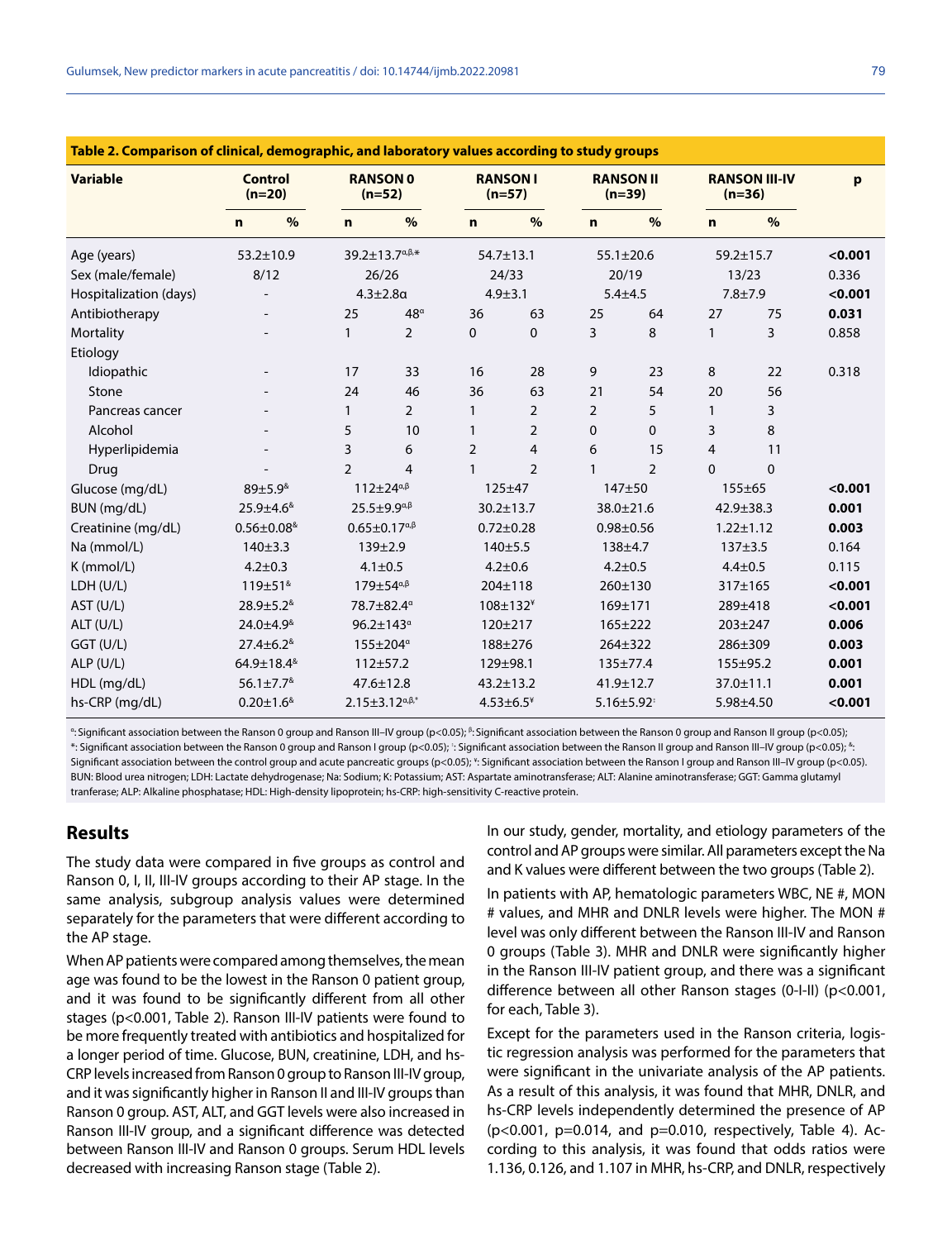| Table 3. Comparison of laboratory values according to study groups |                                  |                              |                           |                              |                                  |         |  |  |  |
|--------------------------------------------------------------------|----------------------------------|------------------------------|---------------------------|------------------------------|----------------------------------|---------|--|--|--|
| <b>Variable</b>                                                    | Control<br>$(n=20)$              | <b>RANSON 0</b><br>$(n=52)$  | <b>RANSON I</b><br>(n=57) | <b>RANSON II</b><br>$(n=39)$ | <b>RANSON III-IV</b><br>$(n=36)$ | p       |  |  |  |
| WBC $(x10^3 \mu L^{-1})$                                           | $6.5 \pm 1.6^8$                  | $10.8 + 2.8$                 | $11.3 \pm 3.9$            | $12.9 + 5.6$                 | $11.8 + 4.6$                     | < 0.001 |  |  |  |
| RBC $(x10^6 \mu L^{-1})$                                           | $4.5 \pm 0.41$                   | $4.7 \pm 0.62$               | $4.7 \pm 0.7$             | $4.9 \pm 0.8$                | $4.8 \pm 0.8$                    | 0.386   |  |  |  |
| $HGB$ (g/dL)                                                       | $12.9 \pm 0.9$                   | $13.6 \pm 2.0$               | $12.9 \pm 1.9$            | $13.5 \pm 2.1$               | $13.5 \pm 2.3$                   | 0.309   |  |  |  |
| HCT (%)                                                            | $40.0 \pm 5.6$                   | $41.0 \pm 5.5$               | $39.7 \pm 5.4$            | $41.0 \pm 5.8$               | $40.7 + 6.7$                     | 0.517   |  |  |  |
| MCV (fL)                                                           | $86.5 \pm 3.2$                   | $87.5 \pm 7.3$               | $86.1 \pm 9.6$            | $85.6 \pm 10.4$              | $87.3 + 9.8$                     | 0.849   |  |  |  |
| PLT $(10^3 \mu L^{-1})$                                            | $284 \pm 35$                     | $257 + 66$                   | $260 + 87$                | $296 \pm 170$                | $252 + 84$                       | 0.257   |  |  |  |
| $NE# (103 \mu L^{-1})$                                             | $3.6 \pm 1.1^{\&}$               | $7.9 \pm 3.0$                | $8.7 \pm 3.8$             | $10.1 \pm 5.1$               | $9.3 + 4.7$                      | < 0.001 |  |  |  |
| LY# $(10^3 \mu L^{-1})$                                            | $2.11 \pm 0.62$                  | $1.96 \pm 0.81$              | $1.74 \pm 0.80$           | $1.91 \pm 1.31$              | $1.74 \pm 0.98$                  | 0.465   |  |  |  |
| MON# $(10^3 \mu L^{-1})$                                           | $0.52 \pm 0.20$ <sup>&amp;</sup> | $0.61 \pm 0.21$ <sup>a</sup> | $0.64 \pm 0.24$           | $0.76 \pm 0.35$              | $0.97 + 0.51$                    | < 0.001 |  |  |  |
| MPV (fL)                                                           | $8.2 \pm 0.65$                   | $8.8 \pm 1.01$               | $8.8 + 0.88$              | $8.8 \pm 1.1$                | $8.8 \pm 1.11$                   | 0.284   |  |  |  |
| MHR (µL/mq/dL)                                                     | $9.62 + 4.25$ <sup>&amp;</sup>   | $13.4 \pm 5.18^{\circ}$      | $14.2 + 4.22^*$           | $19.4 \pm 10.5$              | $31.7 \pm 26.3$                  | < 0.001 |  |  |  |
| <b>DNLR</b>                                                        | $1.33 \pm 0.45$ <sup>&amp;</sup> | $3.48 \pm 2.68$ <sup>a</sup> | $3.71 \pm 2.31^*$         | $4.43 \pm 2.84$              | $4.62 \pm 3.46$                  | < 0.001 |  |  |  |

#### **Table 3. Comparison of laboratory values according to study groups**

&: Significant association between the control group and acute pancreatic groups (p<0.05); ¤: Significant association between the RANSON 0 group and RANSON III–IV group (p<0.05); \*: Significant association between the RANSON I group and RANSON III–IV group (p<0.05);  $\cdot$  Significant association between the RANSON III group and RANSON III–IV group (p<0.05). WBC: White blood cell; RBC: Red blood cell; HGB: Hemoglobin; HCT: Hematocrit; MCV: Mean corpuscular volume; PLT: Platelet; NE#: Neutrophil; LY#: Lymphocyte; MON#: Monocyte; MPV: Mean platelet volume; MHR: Monocyte to HDL ratio; DNLR: Derived neutrophil to lymphocyte ratio.

(Table 4). A similar analysis was found with the ROC curve, and the area under the ROC curve was 0.682, 0.595, and 0.552 in MHR, hs-CRP, and DNLR, respectively ( $p < 0.001$ ,  $p = 0.006$ ,  $p = 0.007$ , respectively, Table 5 and Fig. 1). When the cutoff values of MHR, hs-CRP, and DNLR were taken as 17 µL/mg/ dL, 5.90 mg/dL, and 6.30, respectively, Ranson III-IV patients were identified with a sensitivity/specificity of 75.0%/72.0%, 65.0%/62.0%, and 41.0%/34.0%, respectively (Table 5).

#### **Discussion**

Our study showed that in patients with severe AP, MHR and DNLR levels are independent predictors of the severity of the disease. The levels of MHR, DNLR, and hs-CRP evaluated during the follow-up of patients with AP are markers to help the clinician in determining the severity of the disease.

The major pathological event initiating AP is the conversion of trypsinogen into trypsin and that trypsin causes inappropriate intracellular proteolytic activation of other digestive enzymes. Activated pancreatic enzymes, microcirculation, and release of inflammatory mediators can cause pancreatic damage, necrosis, and rapid deterioration of the clinic [15, 16]. Monocytes/macrophages have been implicated as the main inflammatory cell population involved in the patho-

| <b>Table 4. Independent parameters for the occurrence of Ranson</b> |
|---------------------------------------------------------------------|
| <b>III-IV</b>                                                       |

| <b>Ranson III-IV</b> | <b>Odds ratio</b> | 95% confidence<br>interval | р       |
|----------------------|-------------------|----------------------------|---------|
| <b>MHR</b>           | 1.136             | 1.065-1.212                | < 0.001 |
| hs-CRP               | 0.126             | 0.055-0.221                | 0.014   |
| DNI R                | 1.107             | 1.103-1.115                | 0.010   |

MHR: Monocyte to HDL ratio; hs-CRP: High-sensitive C-reactive protein; DNLR: Derived neutrophil to lymphocyte ratio.

genesis of the early and late disease. For the severity of AP, the degree of proteolytic activation might be one of the most important factors. In addition to monocyte/macrophages in the pancreas, monocyte/macrophages in distant organs may contribute to the progression of AP and multiorgan disease [11, 17]. Apolipoprotein-A1 (APO A-I), a major component of HDL cholesterol, has been shown to create anti-inflammatory effects by inhibiting CD11b activation in monocytes [6]. Due to the increased cytokines in AP, the synthesis of APO A-I required for HDL synthesis and transport in the liver may have decreased, and ultimately the blood levels of HDL are found to be decreased [18]. Decreased HDL ratios induce hemopoietic

| Table 5. ROC analysis for MHO, hs-CRP, and DNLR to detect patients with Ranson III-IV |                                    |         |               |                      |                               |  |  |
|---------------------------------------------------------------------------------------|------------------------------------|---------|---------------|----------------------|-------------------------------|--|--|
| <b>Variable</b>                                                                       | Area under the<br><b>ROC curve</b> |         | <b>Cutoff</b> | Sensitivity,<br>$\%$ | Specificity,<br>$\frac{6}{6}$ |  |  |
| <b>MHR</b>                                                                            | $0.682(0.593 - 0.778)$             | < 0.001 | 17            | 75.0                 | 72.0                          |  |  |
| hs-CRP                                                                                | $0.595(0.496 - 0.696)$             | 0.006   | 5.90          | 65.0                 | 62.0                          |  |  |
| <b>DNLR</b>                                                                           | $0.552(0.435 - 0.677)$             | 0.007   | 6.30          | 41.0                 | 34.0                          |  |  |

MHR: Monocyte to HDL ratio; hs-CRP: High-sensitive C-reactive protein; DNLR: Derived neutrophil to lymphocyte ratio; ROC: Receiver operating characteristic.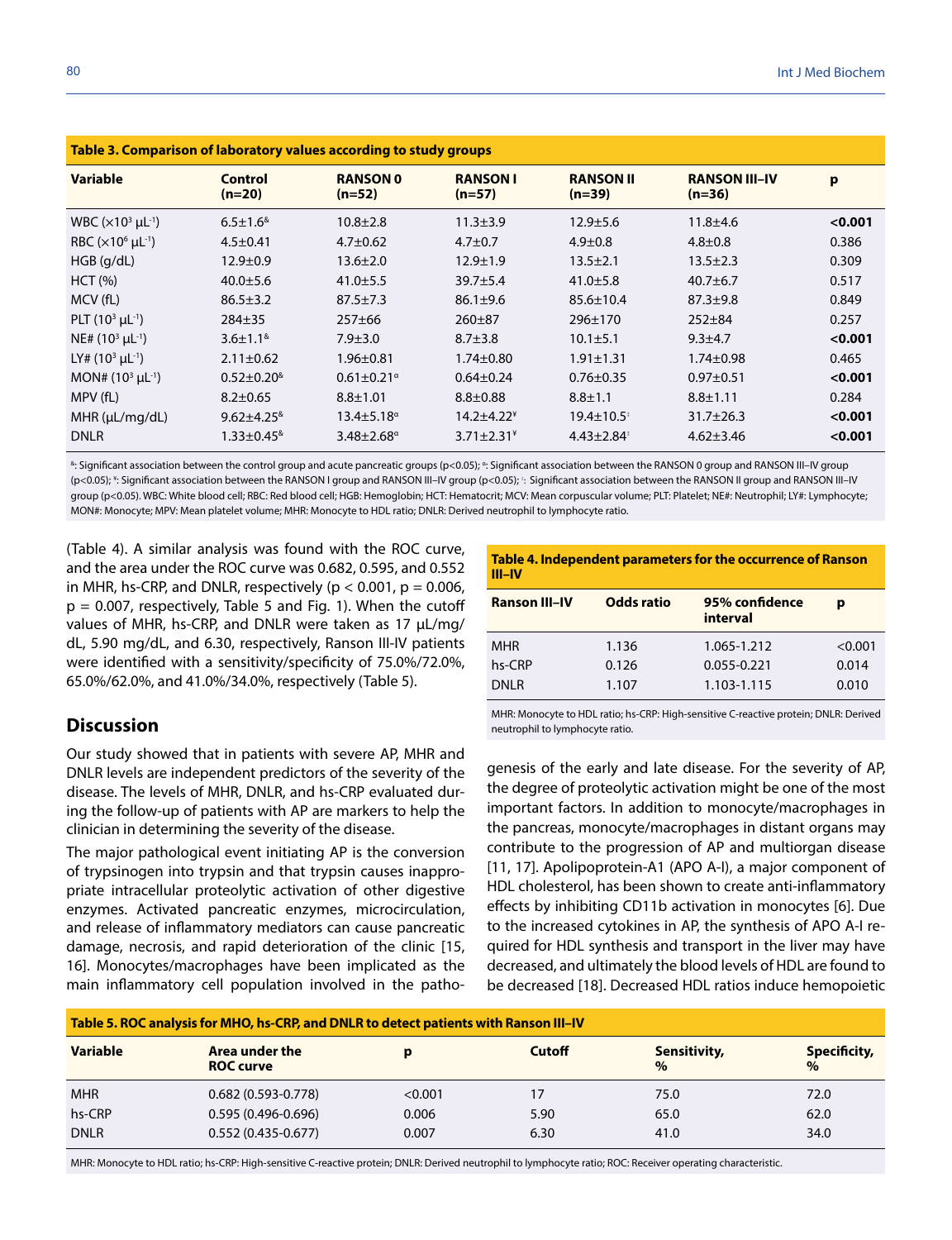Gulumsek, New predictor markers in acute pancreatitis / doi: 10.14744/ijmb.2022.20981 81

**Figure 1.** Receiver operating characteristic curves with monocyte to HDL ratio (MHR), high-sensitive C-reactive protein (hs-CRP), and

stem cell proliferation, especially monocytosis [19]. Therefore, low HDL levels may break the normal systemic response at the acute stage due to overproduced inflammatory factors. In the literature, there are several articles that pay attention to the change in the function of HDL rather than the level of HDL in acute disease development [7, 12].

Various scoring systems such as Ranson criteria, Atlanta classification, APACHE (acute physiology and chronic health examination) II score, BISAP (Bedside index of severity in acute pancreatitis), HAPS (harmless acute pancreatitis score), Imrie's score (modified Glasgow II scoring), and Balthazar scoring are used to determine the severity of AP and to suggest its prognosis. However, none of these are excellent and easy to use in terms of predicting the prognosis [20, 21].

Recent studies have shown that MHR may be a new marker of inflammation and oxidative stress. A low HDL value and a high monocyte cell count appear to be an indirect indicator of inflammation [9, 22-24]. However, there are no studies associated with MHR and AP. Cetin et al. [22] showed that MHR as a novel inflammation-based marker seemed to be an independent predictor of the severity of coronary artery disease. In this study, 2661 patients with acute coronary syndrome were enrolled. MHR was significantly positively correlated with CRP (r=0.394). During in-hospital and long-term follow-up, stent thrombosis, nonfatal myocardial infarction, major adverse cardiovascular events, and mortality were seen frequently. Kanbay et al. [9] showed that MHR was increased with decreasing glomerular filtration rate (eGFR) in predialytic chronic kidney disease (CKD) patients. Increased MHR was arising as independent predictors of major cardiovascular events and associated with a worse cardiovascular profile. In this study, a total of 340 subjects with stage 1-5 CKD were assessed for fatal and nonfatal CV events. MHR was negatively correlated with estimated eGFR (p<0.001). Aydin et al. [23] showed that in patients with primary hypertension (PHT), there was a relationship between the MHR and asymptomatic organ damage. A total of 366 participants (275 cases with a diagnosis of PHT and 91 healthy volunteers) were enrolled. MHR was found to be an independent risk factor associated with these indicators of asymptomatic organ damage in PHT. In a study, Cagli et al. estimated the association of MHR, a recently emerged inflammatory marker, with abdominal aortic aneurysm (AAA) size. A total of 120 patients with asymptomatic AAA were enrolled. All data were compared between patients with low and high admission MHR. Cagli et al. [24] showed that MHR is independently associated with AAA diameter.

Our study is the first study conducted between AP and MHR. Our study showed that MHR was significantly positively correlated with both Ranson score and hs-CRP. MHR has been found to be an independent parameter for the occurrence of AP (odds ratio: 1.136, 95% confidence interval: 1.065-1.212, p<0.001). ROC analysis for MHR at the cutoff level of 17 has 75% sensitivity, 72% specificity, 0.682 under curve area, and p<0.001 (Tables 4, 5 and Fig. 1). On the basis of the means of these parameters, we have shown that MHR is a prognostic marker for severity in AP.

In general, neutrophil shows a response to systemic inflammation, while lymphopenia reflects the weakness of cellular immunity. DNLR may be interpreted as demonstrating the adequacy of the cellular immune response against the magnitude of systemic inflammation. The prognostic role of DNLR in some malignancies is discussed. The reason for the poor effect on the prognosis of DNLR increase in cancer patients is that neutrophil predominance can suppress cytotoxic T cells. It has been reported in systematic meta-analyses and in many studies that it can be used as a poor prognosis predictor in malignancies and chemotherapy resistance [14]. Song et al. [10] evaluated the prognostic value of the biomarkers including the DNLR in predicting overall survival in patients with gastric cancer. A total of 1990 consecutive gastric cancer patients who underwent gastrectomy were enrolled. In univariate analyses, DNLR was closely associated with both overall survival. In patients with peripheral arterial disease, Belaj et al. [25] investigated a possible association of DNLR with critical limb ischemia. A total of 1995 patients with peripheral arterial disease were enrolled. This study has shown that a high DNLR is associated with an increased rate of critical limb ischemia in patients with peripheral arterial disease.

Our study is the first study to highlight the association between AP and DNLR. In this study, DNLR was significantly positively correlated with both Ranson score and hs-CRP. DNLR has been found to be an independent parameter for the severity of AP (odds ratio: 1.107, 95% confidence interval: 1.103-1.115,

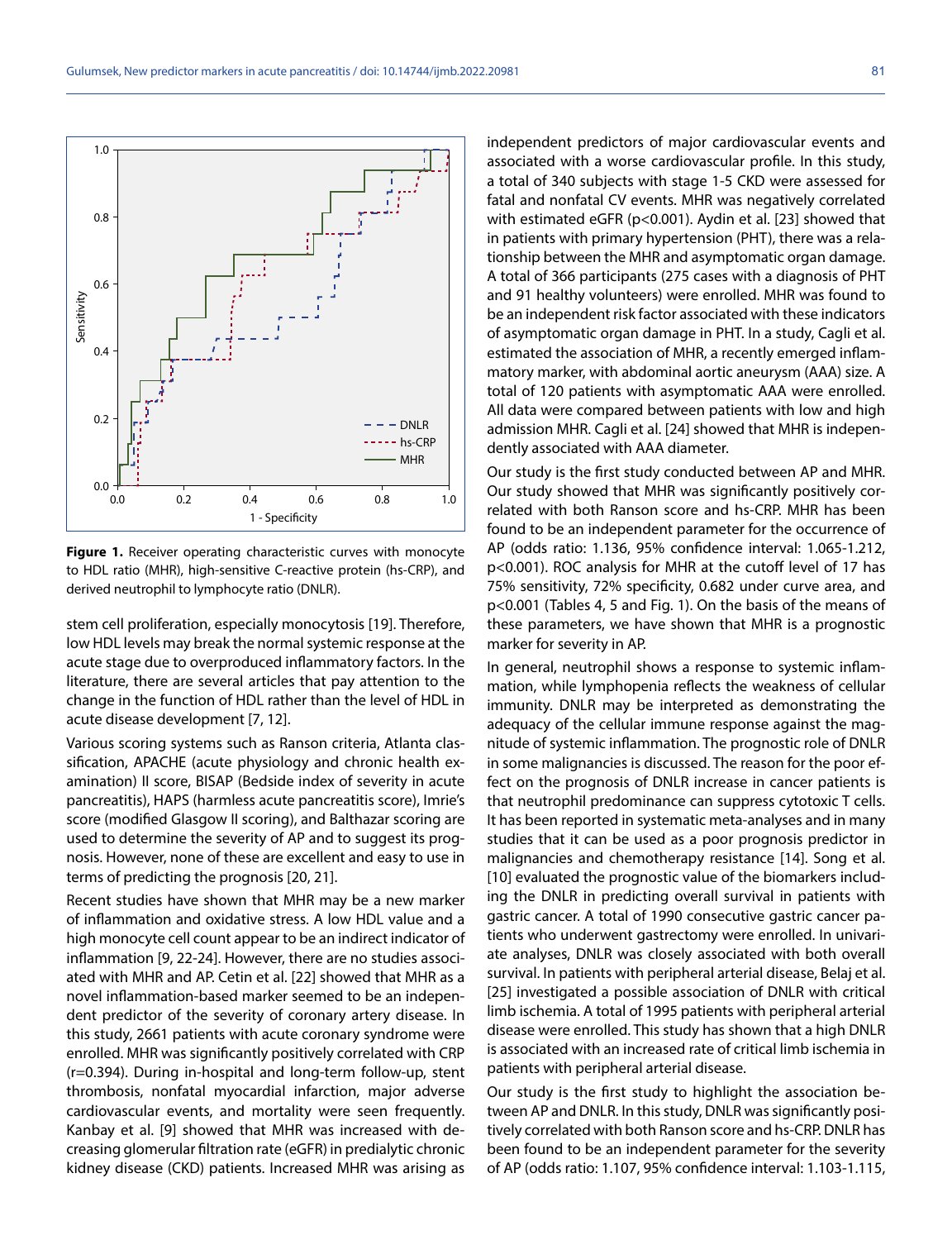p=0.010). ROC analysis for DNLR has shown cutoff 6.30, sensitivity 41%, specificity 34%, under curve area 0.552, and p=0.007 (Tables 4, 5 and Fig. 1). On the basis of the means of these parameters, we found that DNLR is a prognostic marker for the severity of AP.

Our study has some limitations. One of the main limitations of the study is that it is observational, single center, and retrospective. In addition, other limitations are the calculation of neutrophil, monocyte, lymphocyte, and PLT counts from peripheral blood by automated method, not comparing Ranson criteria with the parameters checked after 48 h, and not looking into the relationship with other methods used to evaluate the severity of AP.

#### **Conclusion**

In patients with severe AP, MHR and DNLR levels are independent predictors of the severity of the disease. The levels of MHR and DNLR evaluated during the follow-up of patients with AP are low-cost and easily accessible parameters to help the clinician in determining the severity of the disease.

**Conflict of Interest:** The authors declare that there is no conflict of interest.

**Ethics Committee Approval:** The study was approved by The Cukurova University Faculty of Medicine Non-interventional Clinical Research Ethics Committee (No: 44, Date: 05/10/2018).

**Financial Disclosure:** The authors declared that this study has received no financial support.

**Peer-review:** Externally peer-reviewed.

**Authorship Contributions:** Concept – E.G., F.Y., H.E.S.; Design – A.T., B.K., E.G., A.A.; Supervision – M.K., H.E.S., B.K., A.T.; Funding – None; Materials – İ.Y., B.A., B.S.A.; Data collection &/or processing – B.S.A., İ.Y., B.A.; Analysis and/or interpretation – F.Y., B.S.A.; Literature search – E.G., A.A., H.E.S.; Writing – E.G., F.Y., H.E.S.; Critical review – B.K., A.T., M.K.

#### **References**

- 1. Ignatavicius P, Gulla A, Cernauskis K, Barauskas G, Dambrauskas Z. How severe is moderately severe acute pancreatitis? Clinical validation of revised 2012 Atlanta Classification. World J Gastroenterol 2017;23(43):7785–9[0. \[CrossRef\]](https://doi.org/10.3748/wjg.v23.i43.7785)
- 2. Johnson CD, Abu-Hilal M. Persistent organ failure during the first week as a marker of fatal outcome in acute pancreatitis. Gut 2004;53(9):1340–[4. \[CrossRef\]](https://doi.org/10.1136/gut.2004.039883)
- 3. Makhija R, Kingsnorth AN. Cytokine storm in acute pancreati-tis. J Hepatobiliary Pancreat Surg 2002;9(4):401-10. [\[CrossRef\]](https://doi.org/10.1007/s005340200049)
- 4. McKay C, Imrie CW, Baxter JN. Mononuclear phagocyte activation and acute pancreatitis. Scand J Gastroenterol Suppl 1996;219:32[–6. \[CrossRef\]](https://doi.org/10.3109/00365529609104997)
- 5. Shrivastava P, Bhatia M. Essential role of monocytes and macrophages in the progression of acute pancreatitis. World J

Gastroenterol 2010;16(32):3995–400[2. \[CrossRef\]](https://doi.org/10.3748/wjg.v16.i32.3995)

- 6. Murphy AJ, Woollard KJ, Hoang A, Mukhamedova N, Stirzaker RA, McCormick SP, et al. High-density lipoprotein reduces the human monocyte inflammatory response. Arterioscler Thromb Vasc Biol 2008;28(11):2071–[7. \[CrossRef\]](https://doi.org/10.1161/ATVBAHA.108.168690)
- 7. Murphy AJ, Woollard KJ. High-density lipoprotein: a potent inhibitor of inflammation. Clin Exp Pharmacol Physiol 2010;37(7):710–8[. \[CrossRef\]](https://doi.org/10.1111/j.1440-1681.2009.05338.x)
- 8. Sirin MC, Korkmaz S, Erturan I, Filiz B, Aridogan BC, Cetin ES, et al. Evaluation of monocyte to HDL cholesterol ratio and other inflammatory markers in patients with psoriasis. An Bras Dermatol 2020;95(5):575–82[. \[CrossRef\]](https://doi.org/10.1016/j.abd.2020.02.008)
- 9. Kanbay M, Solak Y, Unal HU, Kurt YG, Gok M, Cetinkaya H, et al. Monocyte count/HDL cholesterol ratio and cardiovascular events in patients with chronic kidney disease. Int Urol Nephrol 2014;46(8):1619–2[5. \[CrossRef\]](https://doi.org/10.1007/s11255-014-0730-1)
- 10. Song S, Li C, Li S, Gao H, Lan X, Xue Y. Derived neutrophil to lymphocyte ratio and monocyte to lymphocyte ratio may be better biomarkers for predicting overall survival of patients with advanced gastric cancer. Onco Targets Ther 2017;10:3145–54.
- 11. Zhang M, Ding L, Wang X, Hou J, Li M, Jiang Y, et al. Circulating CD14+CD163+CD115+ M2 monocytes are associated with the severity of new onset severe acute pancreatitis in Chinese patients. Int Immunopharmacol 20[18;57:181–9.](https://doi.org/10.1016/j.intimp.2018.02.018)
- 12. Zhou CL, Zhang CH, Zhao XY, Chen SH, Liang HJ, Hu CL, et al. Early prediction of persistent organ failure by serum apolipoprotein A-I and high-density lipoprotein cholesterol in patients with acute pancreatitis. Clin Chim Acta 2018;476:139– 4[5. \[CrossRef\]](https://doi.org/10.1016/j.cca.2017.11.028)
- 13. Zhang Y, Guo F, Li S, Wang F, Meng Z, Zhao J, et al. Decreased high density lipoprotein cholesterol is an independent predictor for persistent organ failure, pancreatic necrosis and mortality in acute pancreatitis. Sci Rep 2017;7(1):8064.
- 14. Proctor MJ, McMillan DC, Morrison DS, Fletcher CD, Horgan PG, Clarke SJ. A derived neutrophil to lymphocyte ratio predicts survival in patients with cancer. Br J Cancer 2012;107(4):695– [9. \[CrossRef\]](https://doi.org/10.1038/bjc.2012.292)
- 15. Kingsnorth A. Role of cytokines and their inhibitors in acute pancreatitis. Gut 1997;40(1):1–[4. \[CrossRef\]](https://doi.org/10.1136/gut.40.1.1)
- 16. Sweiry JH, Mann GE. Role of oxidative stress in the pathogenesis of acute pancreatitis. Scand J Gastroenterol Suppl 1996;219:10–5.
- 17. Pan T, Zhou T, Li L, Liu Z, Chen Y, Mao E, et al. Monocyte programmed death ligand-1 expression is an early marker for predicting infectious complications in acute pancreatitis. Crit Care 2017;21(1):186[. \[CrossRef\]](https://doi.org/10.1186/s13054-017-1781-3)
- 18. Ettinger WH, Varma VK, Sorci-Thomas M, Parks JS, Sigmon RC, Smith TK, et al. Cytokines decrease apolipoprotein accumulation in medium from Hep G2 cells. Arterioscler Thromb 1994;14(1):8–13.
- 19. Tietge UJ, Maugeais C, Lund-Katz S, Grass D, deBeer FC, Rader DJ. Human secretory phospholipase A2 mediates decreased plasma levels of HDL cholesterol and apoA-I in response to inflammation in human apoA-I transgenic mice. Arterioscler Thromb Vasc Biol 2002;22(7):1213–[8. \[CrossRef\]](https://doi.org/10.1161/01.ATV.0000023228.90866.29)